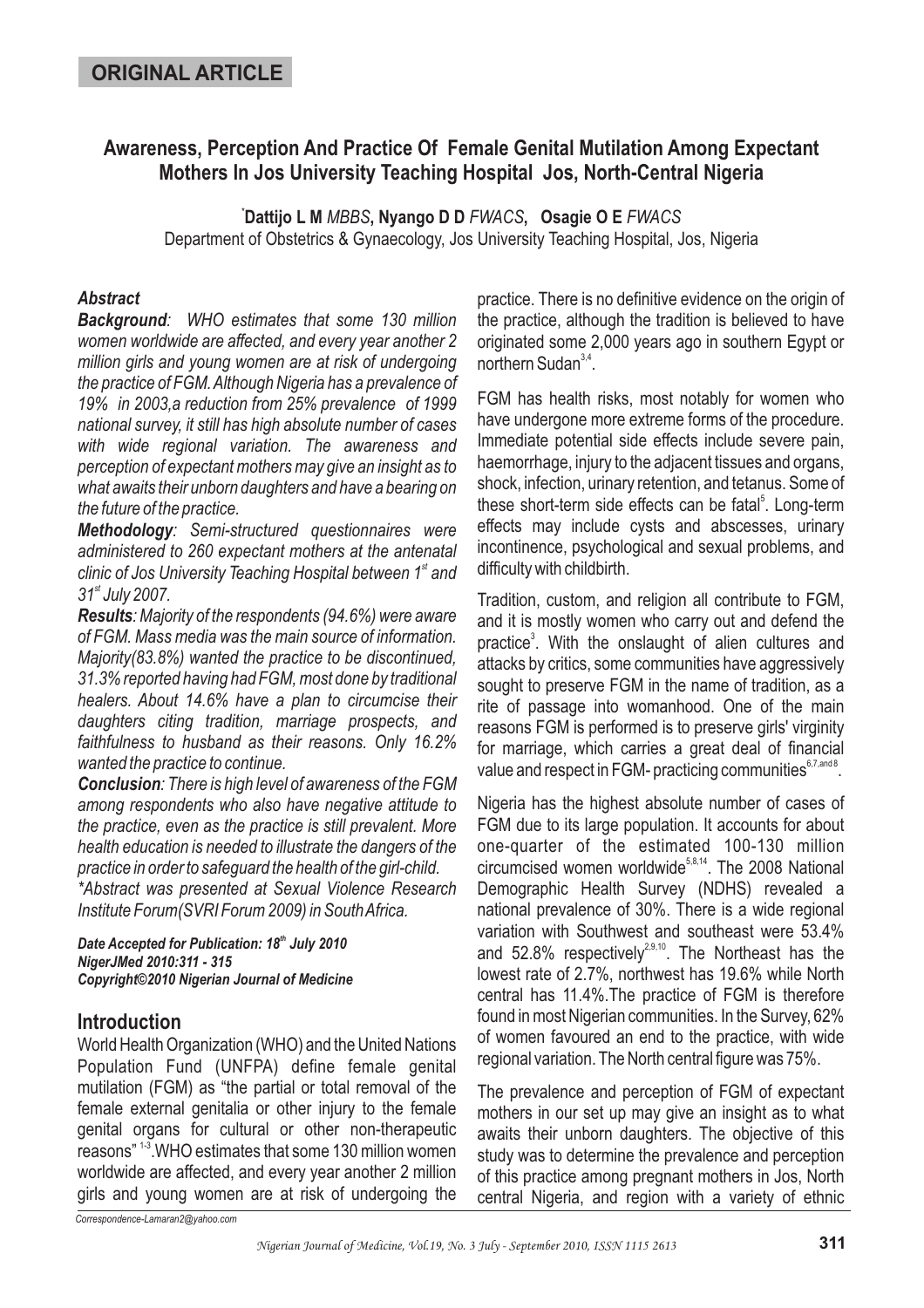groups. This would enable the design of interventions to eradicate this practice.

# **Methodology**

#### **Study Setting**

Jos University Teaching Hospital is a 530 bed hospital, located in Jos North-central Nigeria. It receives patients from within Plateau, Benue, Nassarawa, Bauchi and Kaduna states. A multitude of ethnic groups inhabit the hospitals catchment area. Women attending antenatal clinic in the Hospital form the study population.

# **Study Design**

A cross sectional study, a sample size of 236 pregnant women was calculated using the statistical formula for sample size determination (n=z2pq/d2), where n is sample size, z is the standard normal deviate (1.98) p is prevalence (0.19), q is 1-p (0.81), d is error margin (0.05). However 300 pregnant women were recruited but 260 agreed to participate. A one in three systematic random sampling of all pregnant women attending antenatal care over a month period were studied (1st-31st July 2007), 260. A structured interviewer-administered questionnaire was used to collect information on sociodemographic characteristics, awareness, perception and practice of FGM.

### **Analysis**

Results were analysed using Epi Info statistical software (version 3.3.2 CDC Atlanta). Descriptive statistics were used to describe the qualitative and quantitative variables. Chi square test was used to test for significance of associations. A p-value of less than 0.05 was considered significant.

# **Results**

Majority of the respondents were in the age range of 20- 30 years. The mean age was 27.5 years, median was 27.The youngest was 17 years while the oldest was 40 years. The major ethnic groups constituted 48.8% of the respondents-Hausa (19.6%) Igbo (15.4%), Yoruba(13.8%).Others include Berom(8.8%), Ngas (5.4%), Mughavul (5.8), Edo(5%), Tarok(3.8%), and Tiv (3.5%), table 1. About 59% of the respondents were Christians while 41% were Muslims. Majority of them were married (91.9%).Housewives, traders and civil servants formed the bulk of the respondents. Parental education status revealed 35% had no formal education, 36.9% had only primary education, with only11.5% having tertiary education. The respondents' educational

status showed 46% had secondary level, 42% had tertiary with only2.3% having no formal education.

Majority of the respondents have heard of FGM (94.6%) while 5.4% have not. Based on the scores obtained by them,70% have good knowledge of FGM while 30% have poor knowledge. The mass media (radio, television, newspapers) was the main source of information (31.5%), followed by parents (24.3%),Health workers(15%).

Of the respondents that are aware of FGM, majority (83.8%) wanted the practice to be discontinued while16.2% wanted it to continue. About 14.6% of them have a plan to circumcise their daughters. Those against the continuation of the practice cited complications like HIV transmission, pain, infections and bad culture as their main reasons. While those that favour its continuation cited tradition, marriage prospects and faithfulness to husband, as their main reasons.

Prevalence of FGM among the respondents was 31.3%, most of these women had clitoridectomy while the remaining was undetermined. About 35% reported knowing someone who had FGM. Most of the procedures were done by Berber/traditional birth attendant (50.6%), Heath workers did 8.2% while the remaining (41.2%) was undetermined. Prevalence of FGM was highest among Igbos,Yoruba and Edo ethnic groups.

#### **Table I.Sociodemographic Characteristics of expectant mothers in JUTH 2007**

| Characteristic | No  | $(\% )$ |
|----------------|-----|---------|
|                |     |         |
| Age            |     |         |
| $20$           | 21  | 8.1     |
| $21 - 25$      | 75  | 28.8    |
| 26-30          | 100 | 38.5    |
| 31-35          | 57  | 21.9    |
| >35            | 7   | 2.7     |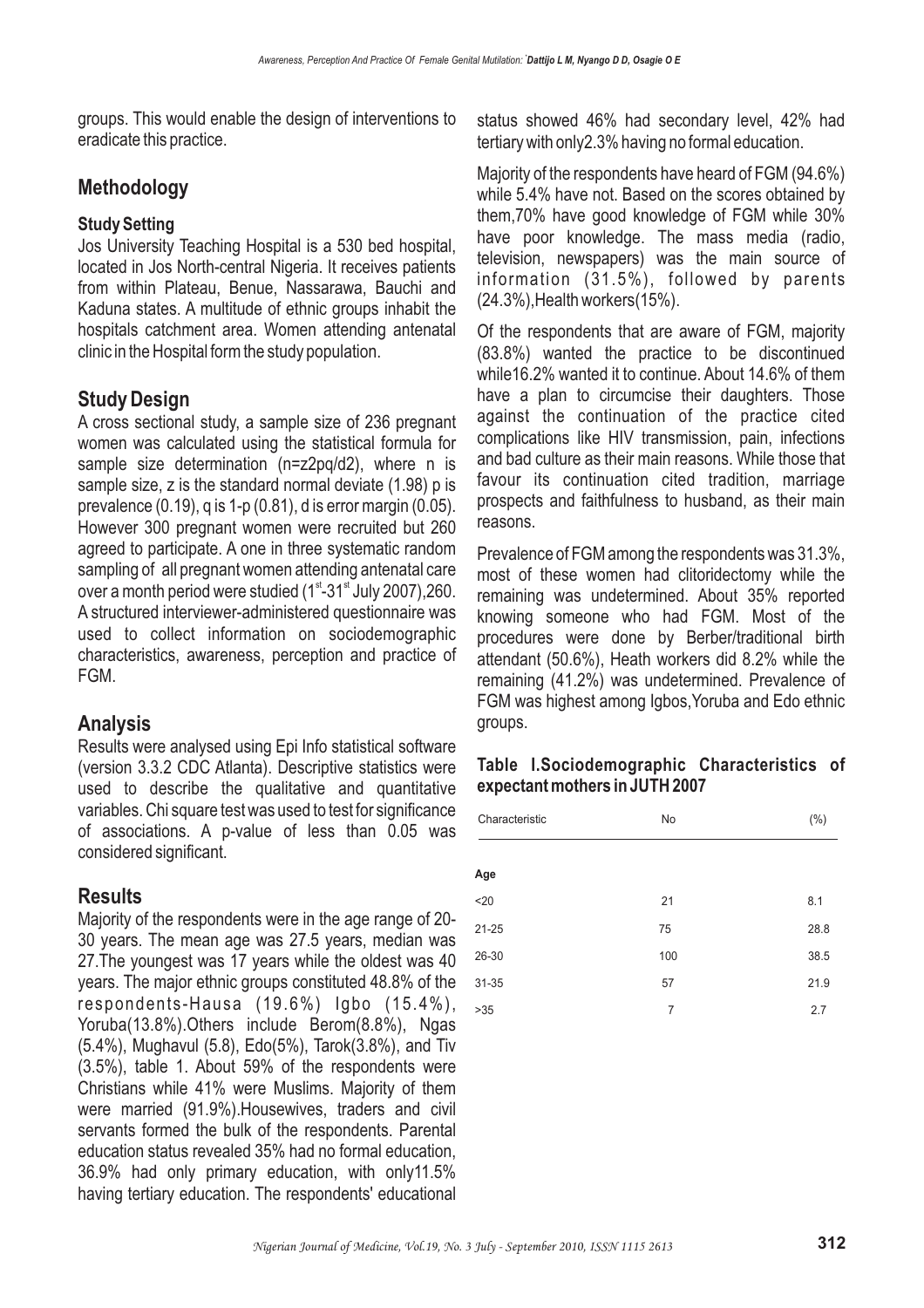#### **Ethnic group**

| Hausa                     | 51  | 19.6 |
|---------------------------|-----|------|
| Igbo                      | 40  | 15.4 |
| Yoruba                    | 36  | 13.8 |
| Berom                     | 23  | 8.8  |
| Mughavul                  | 15  | 5.8  |
| Ngas                      | 14  | 5.4  |
| Edo (SM)                  | 13  | 5.0  |
| <b>Tarok</b>              | 10  | 3.8  |
| Idoma                     | 9   | 3.5  |
| Tiv                       | 9   | 3.5  |
| Others (NM)¶              | 40  | 15.4 |
| <b>Marital Status</b>     |     |      |
| Single                    | 9   | 3.5  |
| Married                   | 251 | 96.5 |
| Religion                  |     |      |
| Christian                 | 153 | 58.8 |
| Muslim                    | 107 | 41.2 |
| Education                 |     |      |
| None                      | 6   | 2.3  |
| Primary                   | 24  | 9.2  |
| Secondary                 | 120 | 46.2 |
| Tertiary                  | 110 | 42.3 |
| <b>Parental Education</b> |     |      |
| None                      | 92  | 35.4 |
| Primary                   | 96  | 36.9 |
| Secondary                 | 42  | 16.2 |
| Tertiary                  | 30  | 11.5 |

SM-Southern minorities

NM-Northern minorities

#### **Table 2.Awareness of Female Genital Mutilation among 260 pregnant women in JUTH**

| Variable                  | No  | %    |
|---------------------------|-----|------|
| <b>Awareness of types</b> |     |      |
| Clitoridectomy            | 82  | 34.2 |
| Excision                  | 8   | 3.2  |
| Infibulations             | 0   | 0    |
| Dont know                 | 163 | 63.9 |

| Source of information               |                |      |
|-------------------------------------|----------------|------|
| Parents                             | 60             | 24.3 |
| <b>Relatives</b>                    | 12             | 31.5 |
| <b>Health workers</b>               | 37             | 15   |
| Combination                         | 60             | 24.3 |
| Mass media                          | 78             | 31.5 |
| Awareness of complications          |                |      |
| HIV transmission                    | 213            | 86.3 |
| Hepatitis                           | 65             | 25.7 |
| Pain                                | 101            | 80.6 |
| Wound Infection                     | 159            | 67.9 |
| Sexual dissatisfaction              | 149            | 62.9 |
| Difficult delivery                  | 122            | 51.3 |
| Dont know                           | 20             | 8.1  |
| <b>Others</b>                       | 4              | 1.6  |
| Age of circumcision                 |                |      |
| <1 year                             | 33             | 44.6 |
| 1-5yeas                             | 31             | 41.9 |
| >5years                             | 10             | 13.5 |
| Practitioners who did the operation |                |      |
| <b>TBA/barbers</b>                  | 43             | 50.6 |
| Health worker                       | $\overline{7}$ | 8.2  |
| <b>Traditional healer</b>           | 5              | 5.9  |
| Dont know                           | 30             | 35.3 |

multiple responses

#### **Discussion**

The principal findings in this study are the high level of awareness of FGM (94.6%) and strong negative attitude towards the practice (83.8%) among the respondents. The study population is the mother of the next generation of girl-child and members of the reproductive age group. Majority are young with about 75.4% of them at least 30years and below. This is similar to population studied in Kano and that of National Demographic Health Survey (NDHS) but different to the population studied in Lagos where over 60% of them were above 30 years $^{2,10,11}$ . Christians constituted 58% of the respondents while the rest were Muslims. About 89% had at least secondary education or higher. This high level of education may be due to selection bias associated with seeking tertiary health care. In contrast, the parental education status revealed over 72% of them had none or primary education only.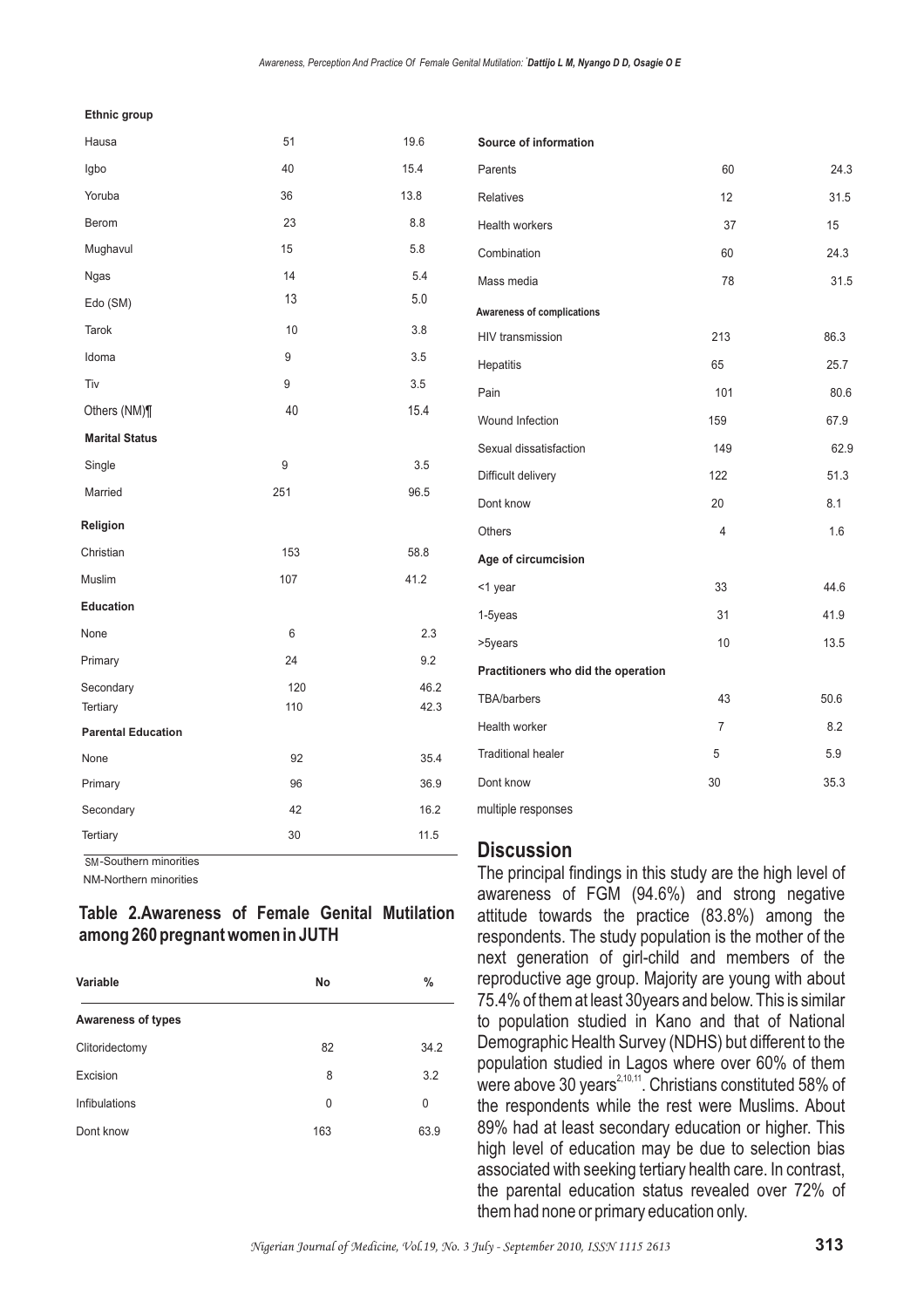The high level of awareness of FGM in this study is similar to that of Kano study  $(90\%)$ <sup>10</sup>. And higher than that reported by  $NDHS^2$ . This could be attributed to the attention the practice has received from mass media and the areas studied. This is shown by the fact that mass media was the major source of information for over 30% of the respondent in the study.

While awareness of the practice was high, that of types was low. Clitoridectomy was known by only 33.2% with majority 66% not aware of the types of FGM. This finding was noted in the Kano study and also the NDHS where Clitoridectomy was the most common type of circumcision reported<sup>2</sup>. There were wide differences in awareness of the types among the various ethnic groups. While 58.3%,67.5%,of Yoruba and Igbo respondents respectively were aware of Clitoridectomy only 4.5% of Berom respondents were aware of it. This underscores the impact of culture on the practice. While among the two major ethnic groups is common, it is not so in the latter group.

Awareness of complications that could result from FGM was high. Leading the pack was HIV transmission (87.3%),pain (80.6%) , sexual dissatisfaction (62.9%) but hepatitis transmission (27.5%).The pre-eminent role of HIV could have been due to the numerous campaigns on the disease rather than its association with FGM, These findings are similar to other studies from Kano and Akwa  $l \text{bom}^{\frac{9}{10}}$ .

As to the continuation of the practice, only 15.8 % of the respondents were in favour of it. This is similar to that of Kano (16.2%) Northwest Nigeria<sup>9,10,11</sup>, however is lower than that reported from Ibadan (67%) and Lagos (37.6%) in Southwest Nigeria. It is also lower than that obtained in Sudan(79%), Egypt(82%) and Eritrea (60%)<sup>4,5,7,8</sup>. This clearly demonstrated the effect of cultural and geographical factors on the practice. The southwest region has high prevalence of the practice hence the higher percentage of those in favour of continuation compared to north-central region.

Of the respondents who wanted the practice to continue,45.8% cited good culture/tradition ,marriage prospects( 14.3%) and chastity(31.4% ) as their main reasons for the continuation. This further reinforces the role of culture and tradition in the practice of FGM reported in several studies worldwide<sup>4,5,7,8,12,13</sup>. The main reasons against its continuation among the respondents were Bad culture/tradition (45.8%)Medical complications( 31.8%). This is the same order as reasons in the NDHS but the reverse of the findings in Kano $^{2,9,10}$ 

where complications was the commonest reason. This further lends credence to the different perception of the practice among the ethnic groups that were captured in the study. Further subgroup analysis revealed that ethnic group strongly influenced the attitude of the respondents (p<0.001). While only 2.4% of Hausa respondents wanted the practice to continue, 69.4% wanted it among Yoruba respondents with none among minority ethnic groups of the Plateau. Religion of the respondents has no association with the practice in this study (p=0.254)

The prevalence of FGM in the study was 31.3%.This is lower than that reported from Eritrea (90%), Somalia(98%),Egypt (89%) ,Port-Harcourt, Nigeria(53.2%) but similar to that of Ghana(30%),higher than Kano(23.3%),north western Nigeria $^{2,3,7,8,9,10,11,12}.$  This is also higher than the NDHS figures of 10% for the north central zone. This could be explained by the cosmopolitan nature of the study area. Subgroup analysis further revealed 72% 0f Igbo respondents reported been circumcised while none among minority ethnic groups of the plateau. This further reinforces the influence of culture associated with the ethnic groups. Most of those circumcised (66%) do not know the type that was done, 33.2% had Clitoridectomy and 0.8% reported excision. There was no report of infibulations. This largely conformed to finding of NDHS which put Clitoridectomy as the most common type done in Nigeria. This is a sharp contrast with reports from the horn of Africa where infibulation in 82% of cases in Sudan $4,5$ .

Most of those circumcised had it in the first year of life (44.6%) while 41% had it between one and five years of life. This did not differ from the finding of NDHS which reported that most of circumcisions were performed within the first year of life. Also in Lagos 70% of circumcision were done during infancy $2,11$ .

Traditional birth attendants (TBA)/traditional practitioner performed most of the procedures 50.6% while 8.2% was by health workers. Medicalisation of FGM has been noted in some countries like Egypt (61%) and Sudan (34%) and Nigeria (9%)<sup>1, 3, 4,6,14</sup>. The World Health Organisation (WHO) frowns at it. While it may improve the condition under which FGM is performed, it violates principles of professional health ethics and does not address violation of women's right. In Nigeria the practice is largely in the domain of TBA/traditional healers as shown by NDHS where 64% were done by them $^\circ$ .